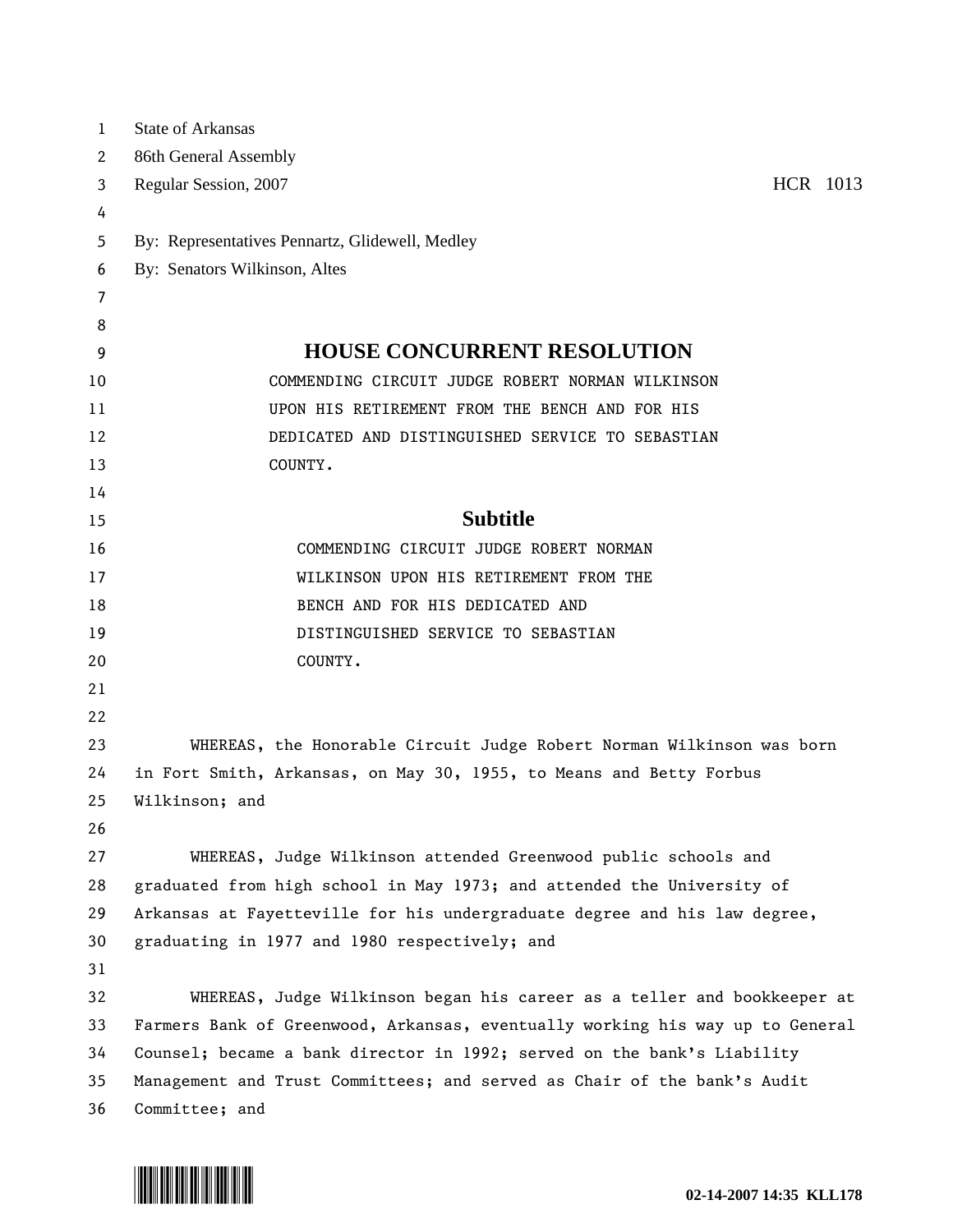**HCR1013** 

2 WHEREAS, Judge Wilkinson was admitted to practice law in Arkansas in 3 1980; organized a private law firm in 1980; engaged in the practice of law 4 from 1980 until 1996; and is also a certified public accountant; and 5 6 WHEREAS, Judge Wilkinson was elected circuit/chancery judge in 1996, 7 serving Sebastian County, and retired in 2007; and 8 9 WHEREAS, Judge Wilkinson is a past Master of Sebastian Lodge in Fort 10 Smith, Arkansas; past president of the Downtown Sertoma Club in Fort Smith, 11 Arkansas; member of the Fort Smith Regional Chamber of Commerce; member of 12 the Fort Smith Boys Club Alumni Association; a former member of the Fort 13 Smith Art Center; and a member of the Goddard United Methodist Church in Fort 14 Smith, Arkansas; and 15 16 WHEREAS, Judge Wilkinson is a member of the Sebastian County Bar 17 Association; a member of the Arkansas Bar Association; a member of the 18 American Bar Association; and a member of the American Judges Association; 19 and 20 21 WHEREAS, Judge Wilkinson is professionally involved in the American 22 Institute of Certified Public Accountants, the Arkansas Society of Certified 23 Public Accountants, and the Western Arkansas Estate Planning Council; and 24 25 WHEREAS, Judge Wilkinson has served with distinction as an attorney and 26 a judge during his career and is admired by attorneys and litigants alike; 27 and has served his community and the State of Arkansas with tireless 28 dedication; and 29 30 WHEREAS, Judge Wilkinson has three (3) children, Christine Marie, 31 Jeffery Norman, and Jenny Catherine; and five (5) grandchildren, Callie 32 Casey, Cooper, Haley, and Raymond, 33 34 NOW THEREFORE, 35 BE IT RESOLVED BY THE HOUSE OF REPRESENTATIVES OF THE EIGHTY-SIXTH GENERAL 36 ASSEMBLY OF THE STATE OF ARKANSAS, THE SENATE CONCURRING THEREIN:

1